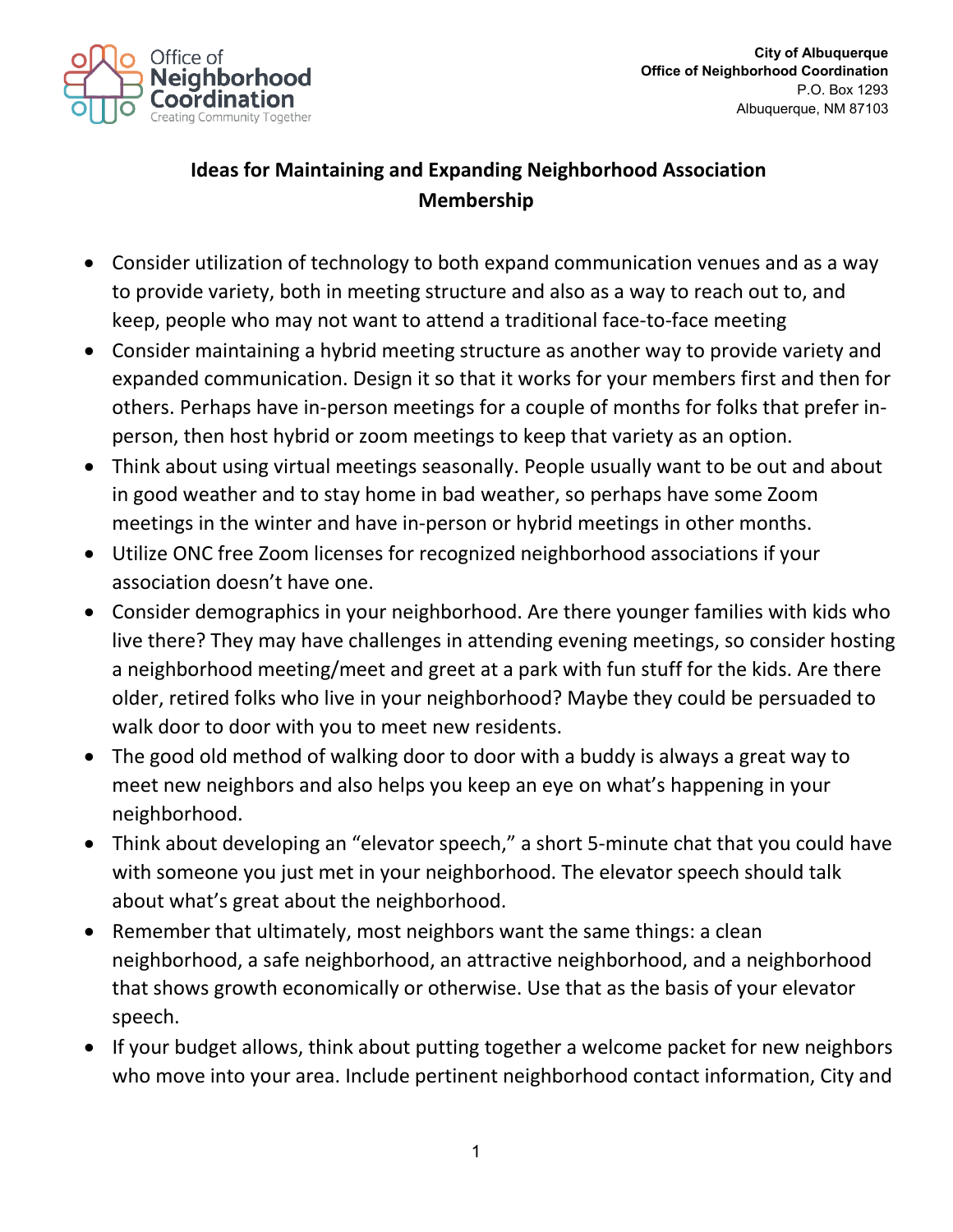

County phone numbers and websites, the location of nearby parks, libraries, grocery stores, etc., and use that as some recruitment for the neighborhood association.

- Remember that not everyone has the same interests or needs. Land use, public safety, economic growth, and neighborhood aesthetics are just some of what people are interested in. Some people may not either have those same interests or may not perceive them as being important. If there is a way you can communicate the importance of development issues or neighborhood safety issues, that's a good way to reach people but also keep in mind that other folks might want to connect with their neighborhood association for the socializing, for the focus on economic growth, or other community-focused areas.
- Establish a community garden if possible.
- Put together a neighborhood art project.
- Set up a little free library or community pantry where folks can share books or other items. This is also another good way to share association information.
- Utilize flyers, newsletters, neighborhood signs, e-mail list, telephone trees, social media, and websites as additional ways to promote your association and the benefits of membership.
- Utilize free ONC monthly neighborhood trainings as learning opportunities and as potential topics of interest for meetings.
- Partner with churches, temples, faith-based organizations and/or non profits in your area. Expand your membership in that way.
- Establish partnerships with businesses in your area to also expand your membership. Businesses may also want to advertise in a newsletter if you have one.
- Use your annual meetings as a fun way to reach out to people. Consider a fun event in your park or at someone's home and use it as a way to promote what's great about your association.
- Collaborate with other neighborhood associations, either that are in direct proximity to you or in other parts of the City. In addition to further expanding networking, you never know who they may know in your area and vice versa. This is another beneficial way to spread information and knowledge.
- Utilize the ONC's eNews and other resources. We promote neighborhood events, give suggestions for guest speakers, connect you with City resources, and much more.